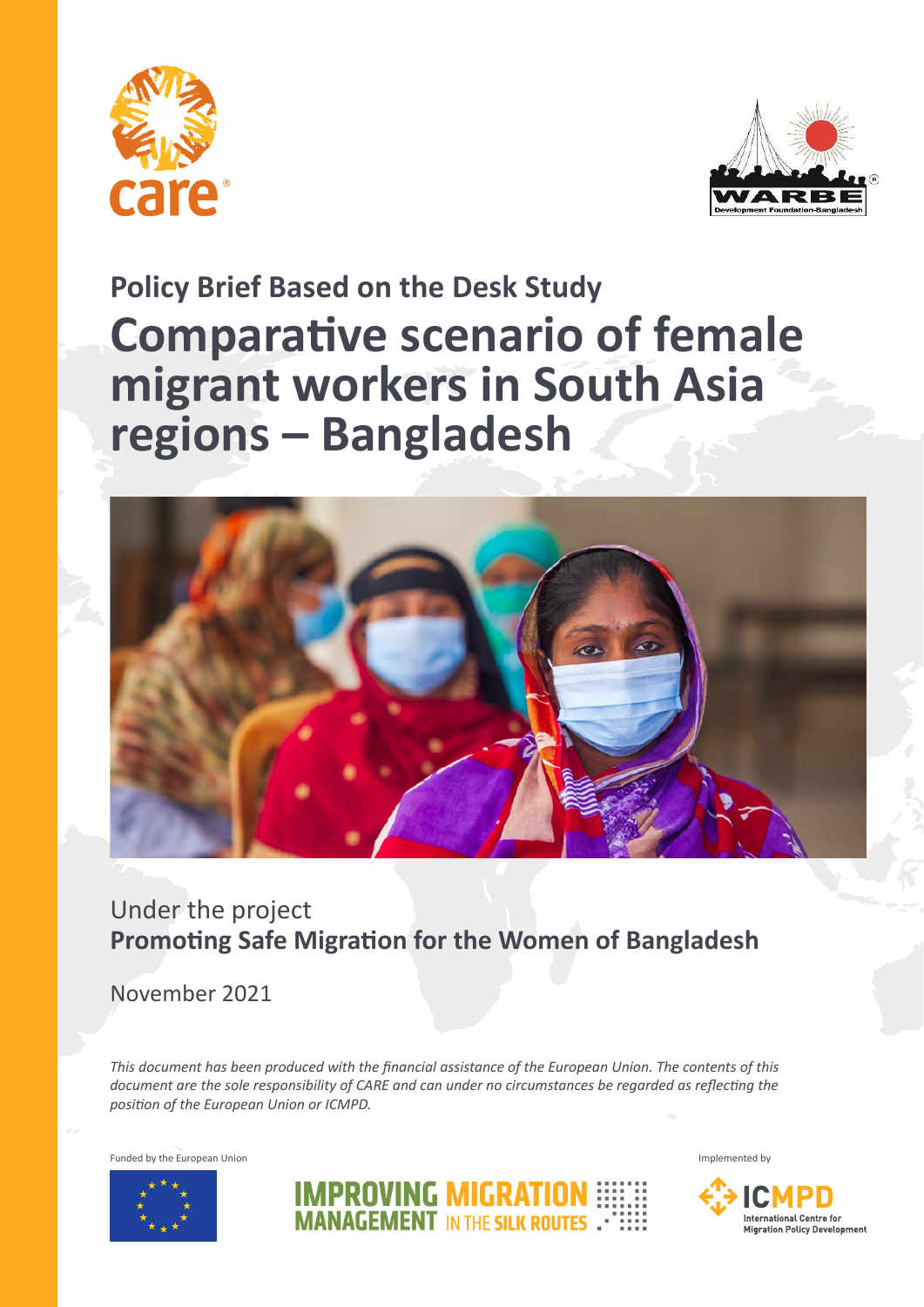# **Background**<sup>1</sup>

Bangladesh is a major source of migrant labour in the Asia-Pacific region. According to a country overview report by UNWOMEN, employment abroad is the second largest source of income for Bangladesh, with remittances amounting to \$12 billion in 2016 (Shamim & Holliday, 2018, p. 6). Recently the remittance flow has sharply increased. International labour migration from Bangladesh has primarily been a maledominated sector. Although female migrants are fewer and their earnings are smaller, especially the low-skilled female migrant workers, they remit as much as 70 to 80 percent of their income to their families, significantly more than men (Shamim & Holliday, 2018, p. 6). Female migrant workers have the capacity and potential to send more remittances; however, they face various obstacles to participating in the migrant workforce.

In the 1990s, as a perceived means of protecting female migrants, Bangladesh imposed age limits on female migrants and adopted a ban on labour migration of unskilled women, with the exception of those migrating for domestic work. The complexities of migration discouraged many Bangladeshi women from migrating, while, paradoxically, pushing others to migrate through undocumented and irregular methods. Due to these restrictive labour migration policies, which were partly based on societal gender norms, between 1991 and 2003, women represented less than one percent of the total outflows of registered migrant workers<sup>2</sup>. Since 2003, when the Government of Bangladesh removed the labour migration ban and some of the restrictions, there has been a steady upward trend in female migrant workers. While domestic work is the most common sector in which women are employed, other sectors include the textile industry (readymade garment or RMG sector), nursing, care work, driving and clerical jobs. By 2015, female migrant workers represented 19 percent of total Bangladeshi migrant workers; however, this proportion is small in comparison to other South Asian countries (Shamim & Holliday, 2018).

Recently, the Government of Bangladesh has been working with international organizations and other countries to adopt and implement policies, agreements and programmes that protect and empower female migrant workers. As a step towards safeguarding the rights of migrants, and converting challenges into opportunities and benefits for the wider society, Bangladesh enacted the *Overseas Employment and Migrants Act 2013* and issued the *Expatriates' Welfare and Overseas Employment Policy 2016*. Similarly, the Government recognized migration as a development opportunity in its Eighth Five Year Plan. The Government also actively participates in various global and regional dialogue or commitments

<sup>1</sup> The Desk Study on Comparative scenario of female migrant workers in South Asia region and the Policy brief on Bangladesh was conducted by Dr. Selim Reza and Innovision Consulting Private. Limited and Commissioned by CARE Bangladesh, under the project "Promoting Safe Migration for the Women of Bangladesh", funded through the Silk Routes Facility. The Silk Routes Facility is a component of the larger project, "Improving Migration Management in the Silk Routes Countries", funded by the European Union and implemented by ICMPD.

<sup>2</sup> CEDAW and the Female Labour Migrants of Bangladesh [https://tbinternet.ohchr.org/Treaties/CEDAW/Shared%20Documents/](https://tbinternet.ohchr.org/Treaties/CEDAW/Shared%20Documents/BGD/INT_CEDAW_NGO_BGD_48_8124_E.pdf) [BGD/INT\\_CEDAW\\_NGO\\_BGD\\_48\\_8124\\_E.pdf](https://tbinternet.ohchr.org/Treaties/CEDAW/Shared%20Documents/BGD/INT_CEDAW_NGO_BGD_48_8124_E.pdf)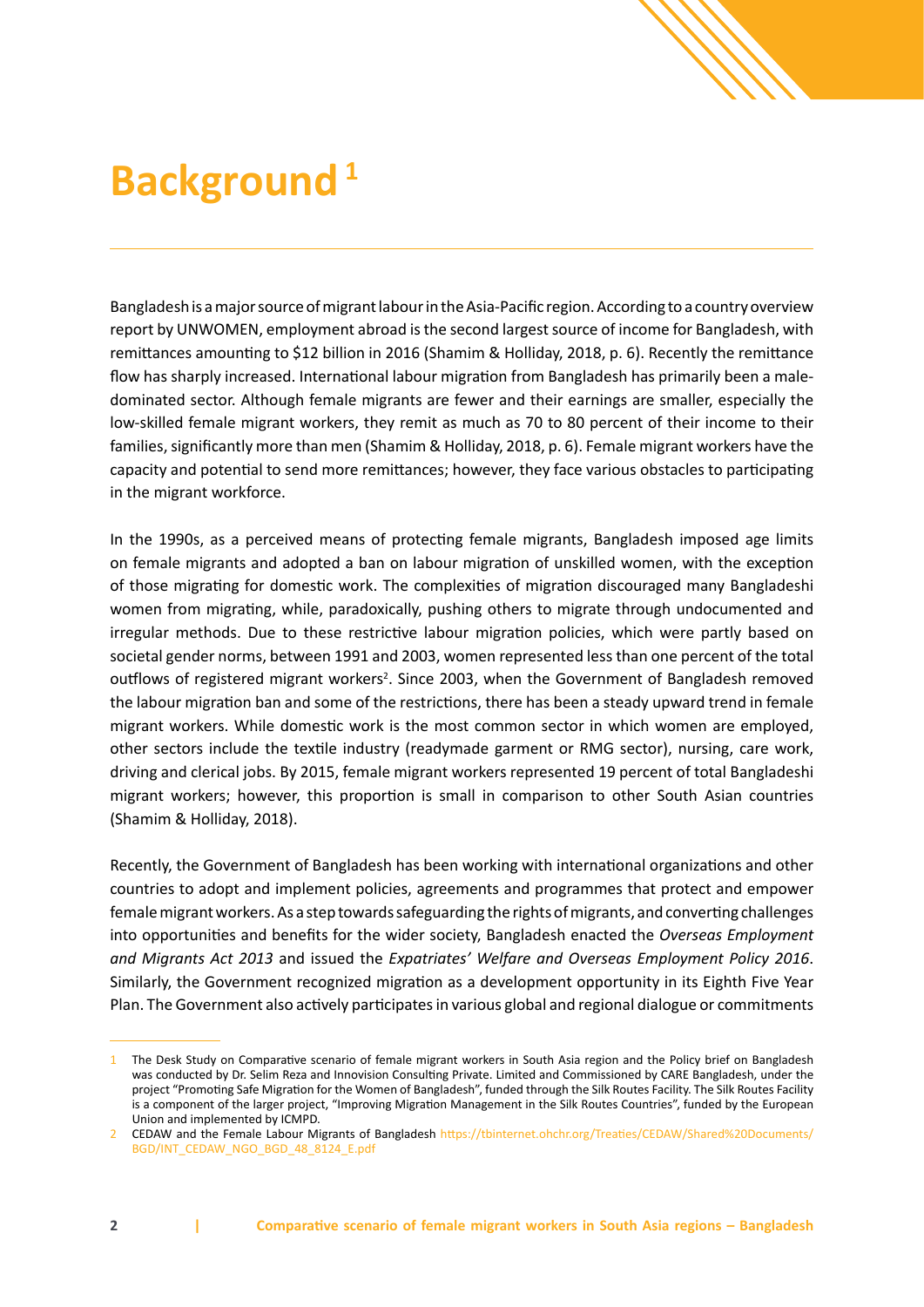on migration such as the Global Compact on Migration and Sustainable Development Goals.. These actions indicate that the Government of Bangladesh is serious regarding issues surrounding migration and is ready to contribute to the global policy processes.

Despite the successful spike in female migrant workers in Bangladesh, the primary occupation of female labour migrants, over 90 percent, remains to be domestic work, in countries such as Saudi Arabia, United Arab Emirates, Lebanon and Oman (Rashid & Ashraf, 2018, p. 17). Local newspapers such as *The Daily Star* and *Dhaka Tribune* report stories of dead bodies of young female migrant workers being returned to their families without any compensation or justification, experiences of sexual and physical abuse in the destination country, human trafficking, and fraudulent actions of recruiting agencies. For instance, according to *The Daily Star,* "from 2016 to 2019, the bodies of 410 female migrant workers were returned to Bangladesh, with the highest number coming from Saudi Arabia (153), followed by Jordan (64) and Lebanon (52)", and in 2019 alone, "at least 800 female migrant workers returned from [Saudi Arabia] after being tortured and sexually abused" (Siddiqui, 2020, Paras 3 and 4). Many female migrant workers recount being physically tortured, starved, imprisoned and sexually assaulted. Female migrant workers are overworked, unpaid, and become victim of many other forms abuse and violence (Shamim & Holliday, 2018). As Siddiqui (2020) pointed out "[t]hese women had no legal protections and no access to justice, were unable to contact their embassies, and were abandoned by their recruiting agencies" (Para 4).

Incidences like these highlight the lack of worker protection and the vulnerability of Bangladeshi female migrant workers. Because of policy gaps, lack of effective legislative implementation and corruption, female migrant workers are falling prey to fraudulent recruiting agencies and abusive employment situations, primarily due to the *kafala* system<sup>3</sup> prevalent in the Gulf countries. Consequently, the number of female migrant workers is decreasing. Thus, urgent attention is needed on the formulation of more gender-sensitive policies and implementation of existing laws to protect and empower female migrant workers.

<sup>3</sup> Kafala system, or sponsorship, system defines the relationship between foreign workers and their local sponsor, or kafeel, which is usually their employer [https://www.google.com/url?sa=t&rct=j&q=&esrc=s&source=web&cd=&ved=2ahUKEwjy3tXa6-rzAh](https://www.google.com/url?sa=t&rct=j&q=&esrc=s&source=web&cd=&ved=2ahUKEwjy3tXa6-rzAhWPM-wKHSQ4DYIQFnoECBkQAQ&url=https%3A%2F%2Fwww.ilo.org%2Fdyn%2Fmigpractice%2Fdocs%2F132%2FPB2.pdf&usg=AOvVaw0U9WR2Vyn1AMgQJ3RXTteG)-[WPM-wKHSQ4DYIQFnoECBkQAQ&url=https%3A%2F%2Fwww.ilo.org%2Fdyn%2Fmigpractice%2Fdocs%2F132%2FPB2.pdf&us](https://www.google.com/url?sa=t&rct=j&q=&esrc=s&source=web&cd=&ved=2ahUKEwjy3tXa6-rzAhWPM-wKHSQ4DYIQFnoECBkQAQ&url=https%3A%2F%2Fwww.ilo.org%2Fdyn%2Fmigpractice%2Fdocs%2F132%2FPB2.pdf&usg=AOvVaw0U9WR2Vyn1AMgQJ3RXTteG)[g=AOvVaw0U9WR2Vyn1AMgQJ3RXTteG](https://www.google.com/url?sa=t&rct=j&q=&esrc=s&source=web&cd=&ved=2ahUKEwjy3tXa6-rzAhWPM-wKHSQ4DYIQFnoECBkQAQ&url=https%3A%2F%2Fwww.ilo.org%2Fdyn%2Fmigpractice%2Fdocs%2F132%2FPB2.pdf&usg=AOvVaw0U9WR2Vyn1AMgQJ3RXTteG)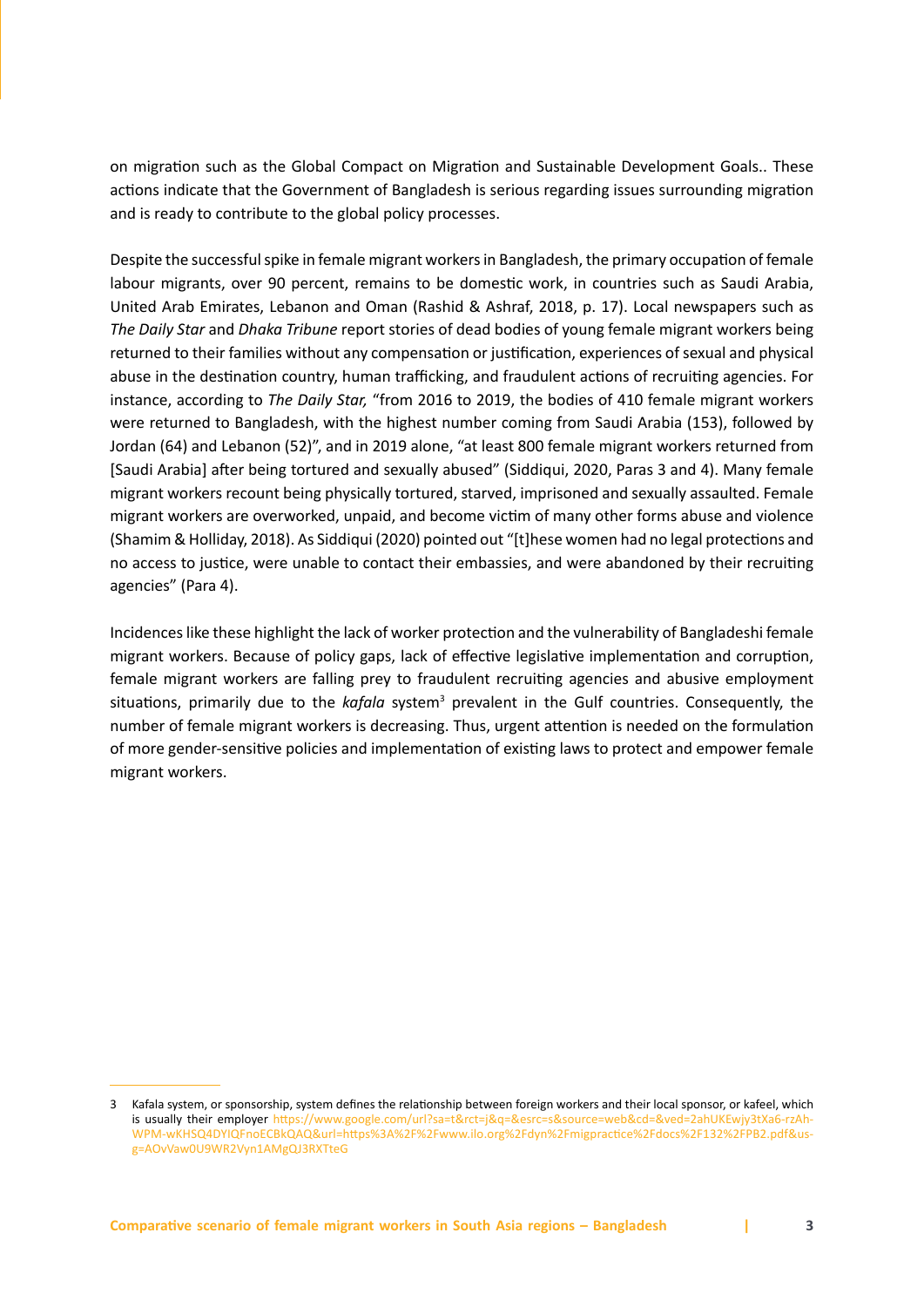

According to Barkat & Ahsan (2014), "Bangladeshi migrant women workers face many problems at every stage of their migration – from initial decision-making to the phases of returning back home" (p. 2). Patriarchal and patri-local practices, socio-religious structures, and normalization of gender-based discrimination and violence make Bangladesh female migrants highly vulnerable and hinder their migration process.

Despite the existing laws and policies, female migrant workers are exploited and do not receive complete support. Policy gaps remain and there are -limited government programmes in place that are designed to meet the particular needs of female migrant workers. According to UN ESCAP (2020), although the Government lifted the ban [on female migration] in 2004, a number of conditions still remain that make it difficult for women to receive authorisation to work abroad" (p. 34). For example, some Bangladeshi documents and official procedures require male guardians or otherwise hinder free mobility and women's decision-making power. Gender insensitive migration processes, together with complicated migration procedures, make regular migration difficult for female workers, pushing many female migrants towards the use of the private sector and irregular migration.

In Bangladesh, nearly 95 percent of migrants use the private sector to migrate; of those, 59 percent rely on personal networks and 40 percent use recruiting agencies (UN ESCAP, 2020). Since the private sector controls most of the employment and migration processes, it creates a gap in protection for female migrant workers and makes them dependent on *dalals* (a term encompassing intermediaries, subagents and/or local agents). Poor monitoring and weak implementation of laws and policies that regulate recruiting agencies in Bangladesh allows corrupt recruiting agencies and their subagents to thrive and exploit female migrants. Since the majority of the migrant workers in Bangladesh, including women, are low skilled, it is easier for *dalals* to trick potential migrants and extract excessive fees. Shamim and Holliday (2018) explains, "Some recruitment agencies may engage in malpractices like 'visa trading', where workers pay inflated sums for their visas; 'floating visas', where workers are moved from one employer to another; forgery of documents; and trafficking; they may demand that the women pay visa charges that the employer has already paid" (p. 7).

The irregular migration by female migrant workers, as a result of unscrupulous practices by recruiting agencies and/or *dalals*, makes it difficult to track female migrants for record keeping and, consequently, assistance. The Government of Bangladesh is working on bilateral agreements with destination countries. However, the majority of the labour receiving countries are in the Gulf, and their labour laws neglect informal sector workers and do not protect domestic workers, or in countries where there are laws on domestic work, they exclude foreign workers in the coverage, especially in protection mechanisms, insurance and welfare. Since over 90 percent of the Bangladeshi female migrants are working as domestics workers, it shows that the majority of the female migrants from Bangladesh do not receive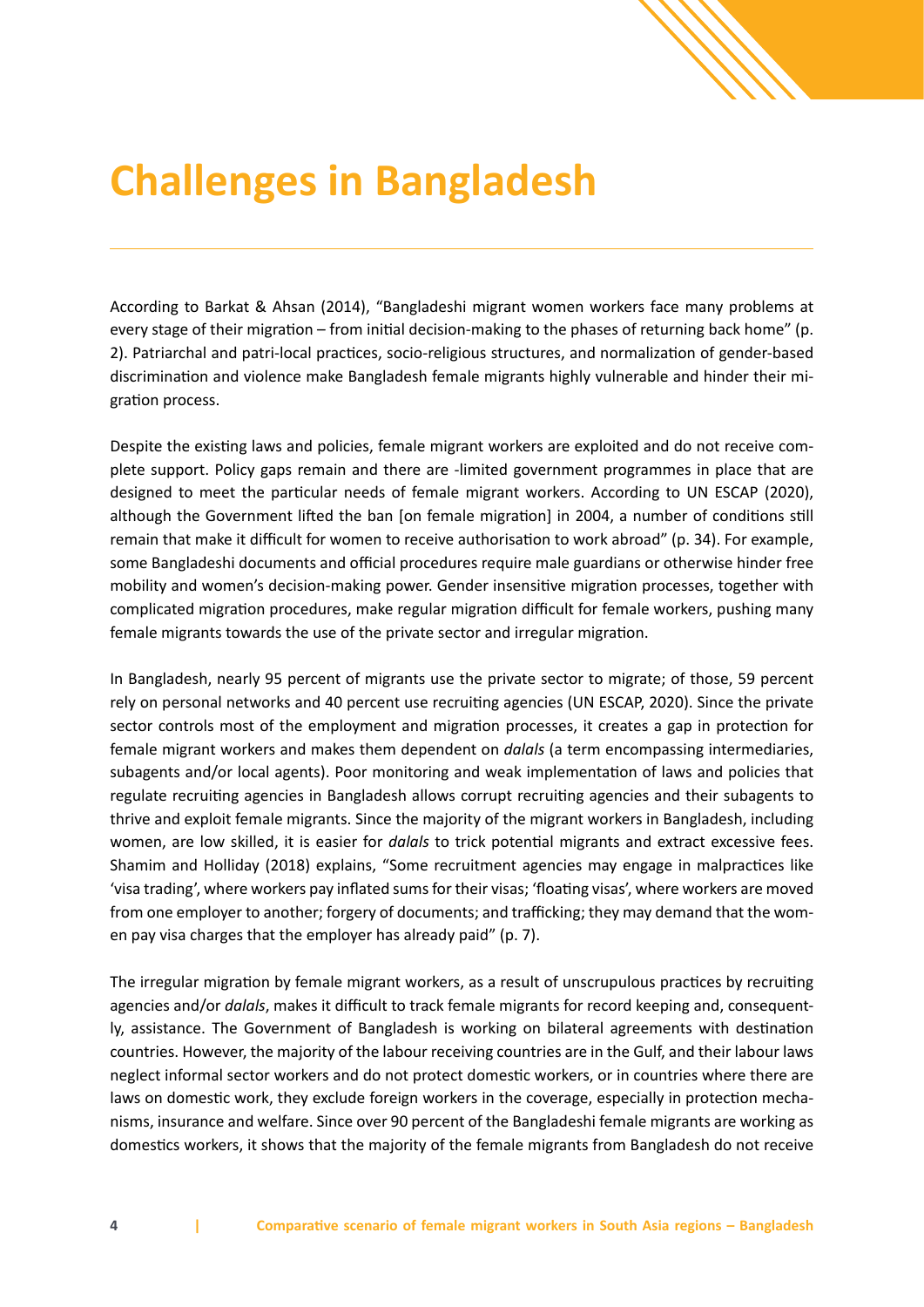any form of protection from destination countries (Shamim & Holliday, 2018). After returning from migration, female workers bring back both economic and social remittances. However, they cannot apply their new skills, knowledge and ideas upon return to Bangladesh because they find themselves bound by socio-religious structures (Barkat & Ahsan, 2014). More research on female migration is necessary in Bangladesh as the lack of data and insufficient research hinder effective policy formulation. As a positive first step, the Government of Bangladesh has recently dedicated a research department in BMET to this task.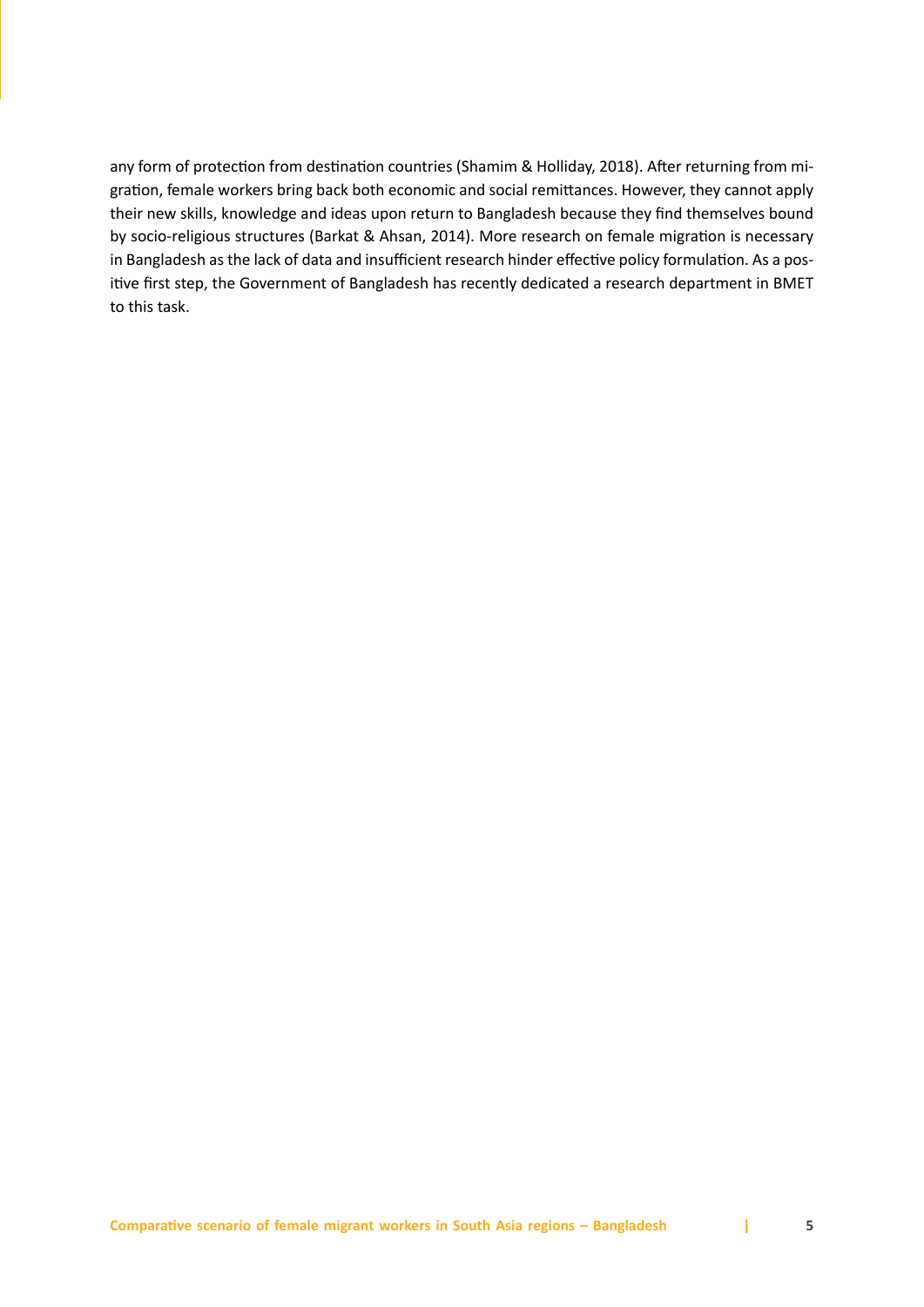

There are many policy gaps that are hindering the effectiveness of existing policies and facilities, especially when analysed from the female perspective. Throughout the overall process, there is lack of gender-specific facilities and gender-sensitive policies. As mentioned earlier, Bangladesh has been taking active measures to ensure safe, fair and organized migration for their migrants. Recently, it has started giving special attention to female migrant workers. Applying a gendered lens, the following section pinpoints some policy gaps in the three stages of migration, pre-departure, post-arrival, and return and re-integration.

### *Pre-departure*

Irregular migration and use of informal intermediaries are common in Bangladesh. Although public services that cater to migrants' needs in preparing for migration exist, many migrants use private recruitment or informal methods. This indicates that migrants are not aware about or cannot access information about safe migration methods and the information dissemination programmes are not reaching all potential migrants, especially women. There is a lack of credible sources to provide labour market information, and the ones that currently exist are not gender-responsive. As a result, female migrants become dependent on personal networks and subagents. Because of these and other factors, female migrants find themselves engaging in irregular migration.

Although the laws do not allow the existence of subagents, they are available in the market. Rashid & Ashraf (2018) found that "in the absence of a formal control over subagents (*dalals*), migration and recruitment, especially visas, are facilitated at a higher price in Bangladesh than in other South Asian countries" (p. 33). As a result, even though the Government tries to alleviate migration costs from poor migrants, they remain at risk of paying higher charges. This phenomenon affects female migrants to a greater degree, since many of them are bound by the Government's protective measures and are more vulnerable socially. As a result, Bangladesh has not been able to make zero-cost migration possible for female migrants, in particular domestic workers.

There are shortcomings in the provision of organized and effective services to potential migrants, which contributes to the migrants' preference for private recruitment over public services. According to interviews conducted by Rashid & Ashraf (2018), government officials admitted to facing challenges that hinder the migration processing services, such as technical issues, lack of sufficient computers and shortage of staff. These types of issues create chaos and long queues in public offices. When public offices face overcrowding, officials are more likely to try to get through the migrant cases quickly. They tend to prioritize the migration procedure, instead of carefully checking visas and employment documents. This increases the chance of officials overlooking potential risks in migrant documents. Contract and visa related papers could create problems for migrants. However, these papers are only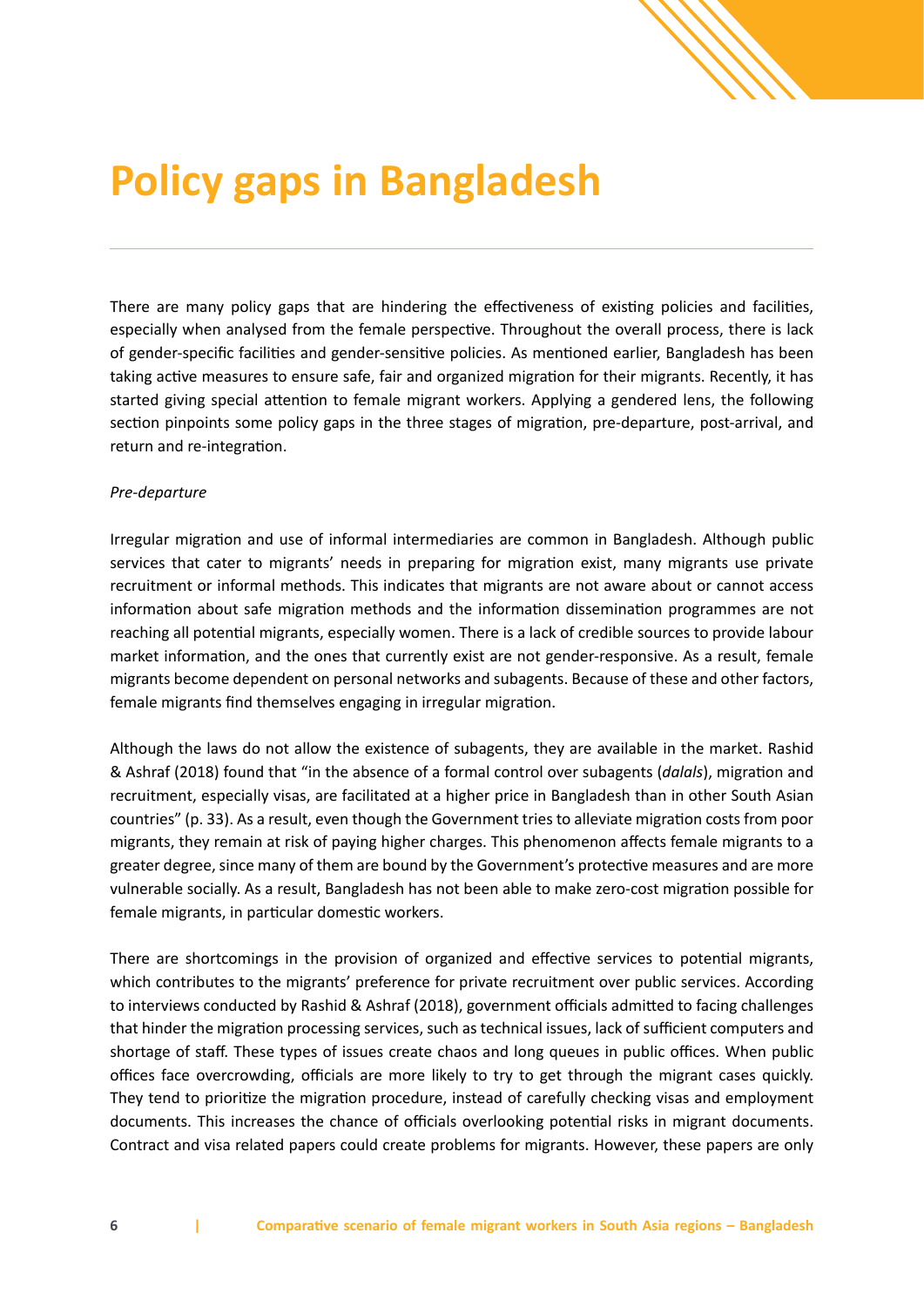given to migrants in the last stages of the migration process; since many are unable to read and write, this puts them at a high risk of being exploited.

Another policy gap is the limited decentalisation of pre-departure services. The main offices processing pre-departure services are not available in all districts and are only found in high urban areas or major cities. This makes it difficult for women and other people from rural areas to access these services. In addition, there is lack of online platforms or other innovative methods that would allow for information to be made easily accessible to all potential migrants. If there are, women migrants lack full capacity to go through the online platforms.

Bangladesh provides skills development training. However, this training is voluntary for men, and compulsory for women intending to migrate as domestic workers. The skills development training is also only offered in urban areas and the duration of this training is not gender-sensitive, e.g. a 30-day training for all including those with children without alternative caretakers, making it challenging for women to access it. The training has other flaws, such as limited training facilities and trainers, as well as a lack of internationally recognized training modules, participatory methods, and evaluation processes. Many migrants reported that they lacked the motivation to pay adequate attention and found the training sessions unhelpful (Rashid & Ashraf, 2018). The pre-departure orientation courses suffer from similar setbacks to the skills development training. There is, thus, also a need for gender‐ sensitive, rights‐focused pre‐departure orientation courses specifically designed for female migrant workers. Currently, existing training facilities and curricula are being evaluated in order to sufficiently equipp women for work abroad.

The Probashi Kallyan Bank (PKB) offers migration loans and financial services to migrants. However, gaps in service provision hinders migrants' access to these loans due to limited staff and outreach to migrants or their families in rural areas who are more in need of financial support.. A private NGO also offers migration loans, but is also difficult to access for migrants due to its high interest rates. Other private banks do not offer such services at this time. These issues deny potential female migrant's access to financial resources to support their own migration process. The Government does not provide medical screening to all migrants; it is only given to some who migrate to Jordan and Korea. On the other hand, migrants travelling to the Gulf countries require a medical clearance issued by the Gulf Approved Medical Centres Association (GAMCA). According to Rashid & Ashraf (2018), "GAMCA-enlisted diagnostic centres often produce medical reports that contradict the findings from other diagnostic centres" (p. 47). Since this is not regulated by the Government, there is a practice of producing false reports through bribery. Migrants are then at risk of being sent back immediately without any compensation if the reports are found to be fraudulent.

#### *Post-arrival*

In order to provide services to migrants at the post arrival stage, sufficient funding must be allocated and successful agreements should be made with destination countries. From an analysis of the available services, it appears that Bangladesh faces challenges to protect their migrants, especially female domestic workers, in the destination countries.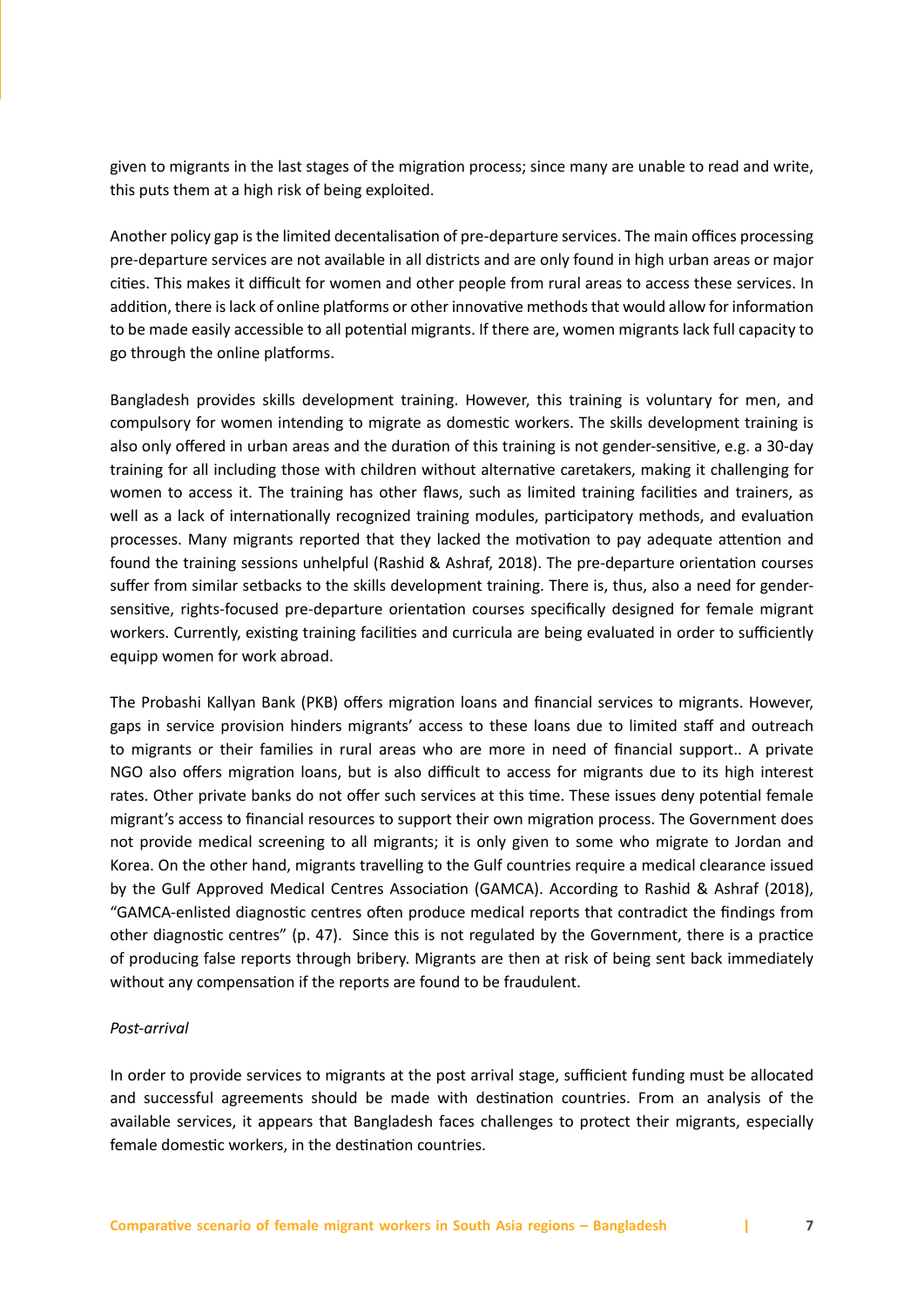Bangladesh does not have help desks to assist migrants or post-arrival services to ensure migrants' safe landing at a destination country's airport or other areas. There is also a lack of transportation services to help migrants reach their employment location; this makes migrants become fully dependent on their employers and vulnerable from the moment they land in the destination country. Bangladesh embassies and consulates are responsible for providing services to migrants. However, in order to access those services, migrants need to go to the embassy or consulate in person. This becomes problematic due to the fact that not every destination country where Bangladeshi migrants work have established embassies or consulates. Similarly, even in countries with an embassy or consulate, they are not accessible to all Bangladeshi migrants. It is particularly difficult for female migrants, most of whom are domestic workers, because they often work in rural and remote areas under restrictive working conditions. Even where, in the countries of destination, consular services and access to resources and information through labour attachés do exist, they are often designed with the needs of male migrants in mind. Additionally, such services lack adequately trained staff and resources and, as such, cannot ensure adequate support, even for male migrants due to sheer number. Many migrants have reported long queues and not being satisfied with the services (including malpractices and lack of transparency) received.

Currently, Bangladesh embassies (and consulates) do not have a dedicated helpline or online services for migrants. Female domestic workers, in particular, suffer from these limitations, due to their restricted mobility and options for communication. Irregular migrants receive limited support from the Bangladeshi embassies or the host governments. Although embassies are required to monitor migrants, very few conduct their mandated duties. Lack of funding limits embassies from offering the required services, hiring more staff, and providing funds to stranded and distressed migrants abroad. As Rashid & Ashraf (2018) noted, "Bangladeshi missions are also inadequately equipped to resolve the problems faced by the women migrant workers who suffer from physical or sexual abuse at work" (p. 56). The Government of Bangladesh also does not provide services such as medical support and struggles to monitor employers' provision of all the entitled services to migrants. Since a large portion of female migrants from Bangladesh are irregular and domestic workers, and thus belong to the most vulnerable group of migrants, these challenges make it difficult for them to receive proper protection.

Finally, PKB still does not offer remittance-transferring services; migrants have to depend on personal networks and private banking systems to send remittances. Since many use informal methods, Bangladesh is unable to track the exact number and amount of remittances entering the country.

### *Return and re-integration*

Unlike the first two stages, this stage has the most gap in terms of policies or programmes. There are few re-integration services provided by the Government to returning migrants such as loans and psycho-social counselling. After migrants return, however, there is still limited process to follow up on them; assess their skill development or employment experience; or provide other needed services, mostly employment. This is especially harmful for returning female migrants, as they are at a higher risk of disempowerment by not applying their enhanced skills in the labour market. Majority of female migrants are not fully aware of PKB's small loans for re-integration. There are limited welfare services, such as financial support, burial and compensation for deceased migrants, and education support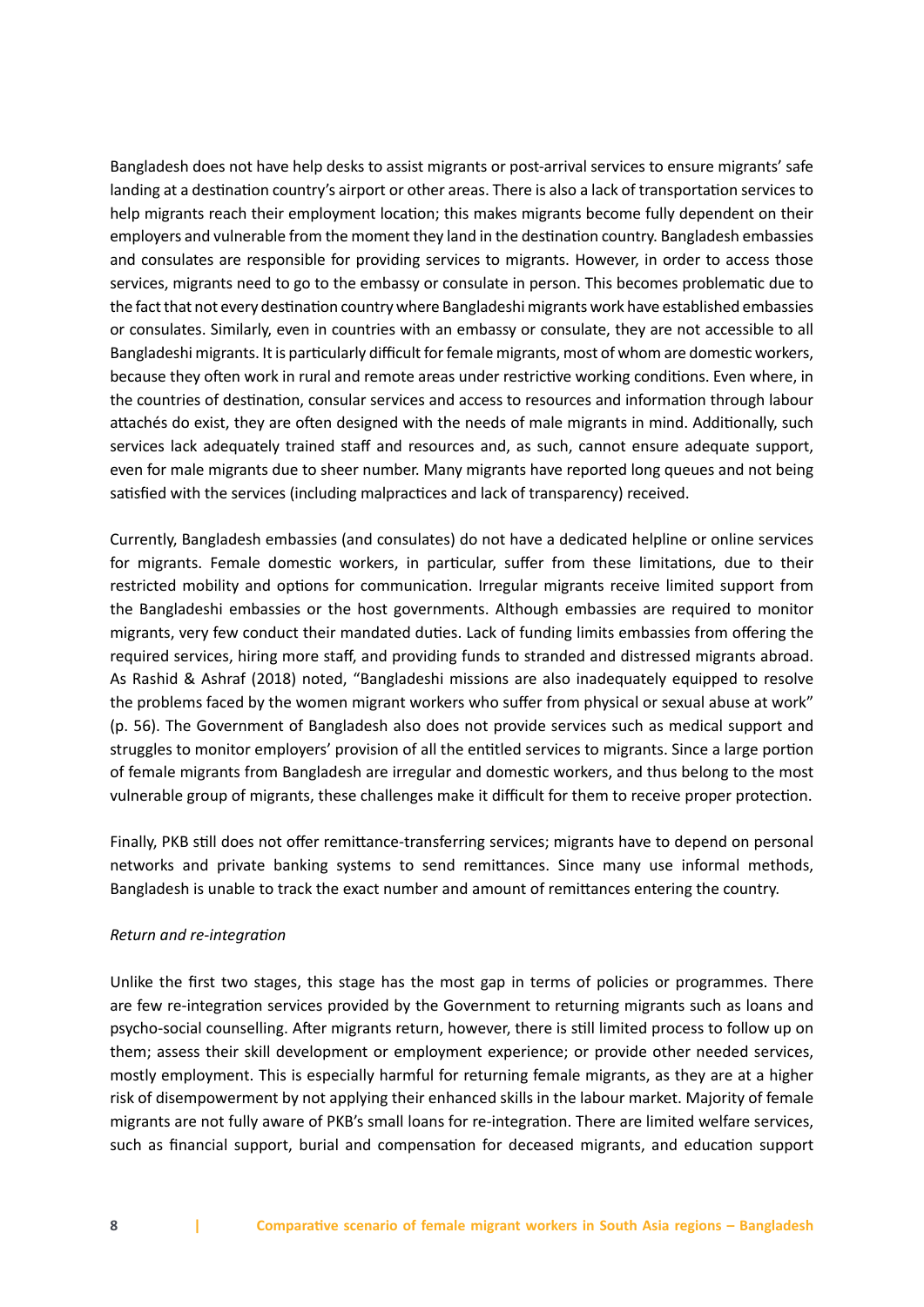for migrants' children; however, they are at times difficult to access. Programmes that cater to the psychosocial or other specialized needs of female migrant workers who experienced exploitation during employment abroad are also limited. There is a need to have well-funded programmes to help distressed migrants returning from emergency situations to recoup their losses. NGOs and civil society organizations, do offer some re-integration programmes and various services to returning migrants, but they are limited due to resource restrictions.

As data on returning migrants is lacking, the migration system in Bangladesh struggles to keep track of returnees. This hinders the Government's, as well as other service providers, ability to follow-up on the migrants and establish public or private schemes for effective reintegration of female returnees in Bangladesh. The return of migrants during the COVID-19 pandemic has reinforced the limitations of the reintegration mechanisms in Bangladesh's migration sector. Consequently, returning migrants use their money either to re-migrate or assist other family members to migrate.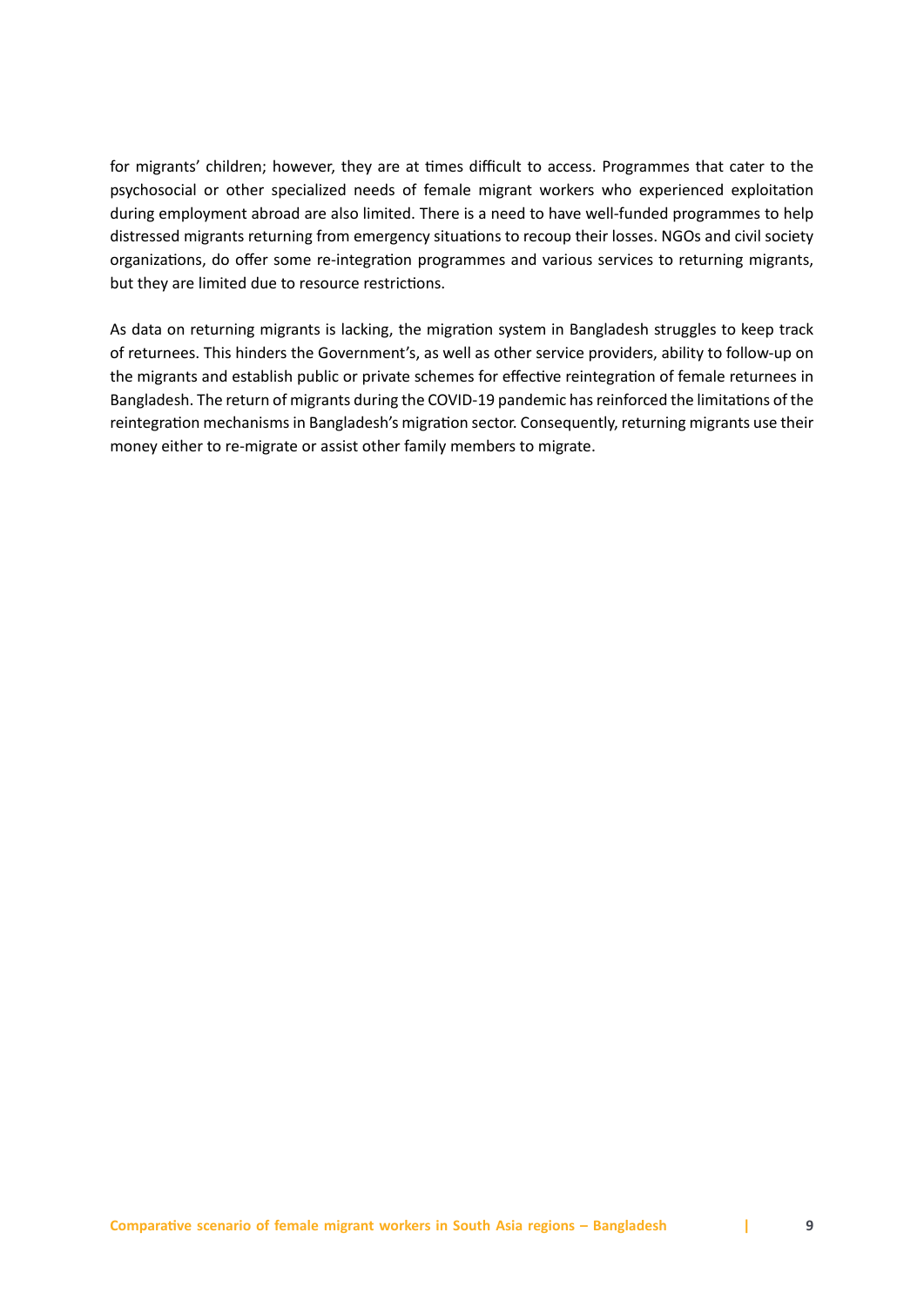## **Recommendations for Bangladesh**

The desk study shows that the Government of Bangladesh is committed to developing safe and organized migration practices. Compared to the other countries of South Asia, there are areas where Bangladesh has taken better initiatives; on the other hand, there are also policy gaps. There remains a need to develop and implement a well-structured programme to serve all migrants' needs throughout the whole migration process that is gender sensitive and responsive.

The following are a few of the key recommendations:

### **Recommendations**

- i. A regular monitoring and evaluation mechanism (internal and external) should be available to ensure implementation of and compliance with existing policies, programmes and services.
- ii. There is a need to review and update policies, laws and regulations to make them gender sensitive and responsive. The Government should increase its funding for migration-related agencies, programmes and services to improve efficiency of service.

### **Pre-migration**

- iv. Bangladesh should further develop online information dissemination and increase its awareness-raising methods on migration by establishing and utilizing websites and social media platforms. The Government should develop innovative methods to make information dissemination and migration resources accessible to all groups of migrants, especially to women.
- v. The Government should initiate multiple orientation sessions throughout all migration stages to guide female migrants.
- vi. Pre-migration orientation courses should incorporate participatory methods and be evaluated.
- vii. The Government should provide more gender-responsive skills training to women; the training provided to female migrants should be more flexible and accessible.
- viii. Migration and recruitment processes should be simplified and better protected against known risks. Officials should carefully check employment contracts for migrants. Unnecessary bureaucratic steps, especially those that restrict female migration, such as putting women through extra procedures in order to migrate, should be removed.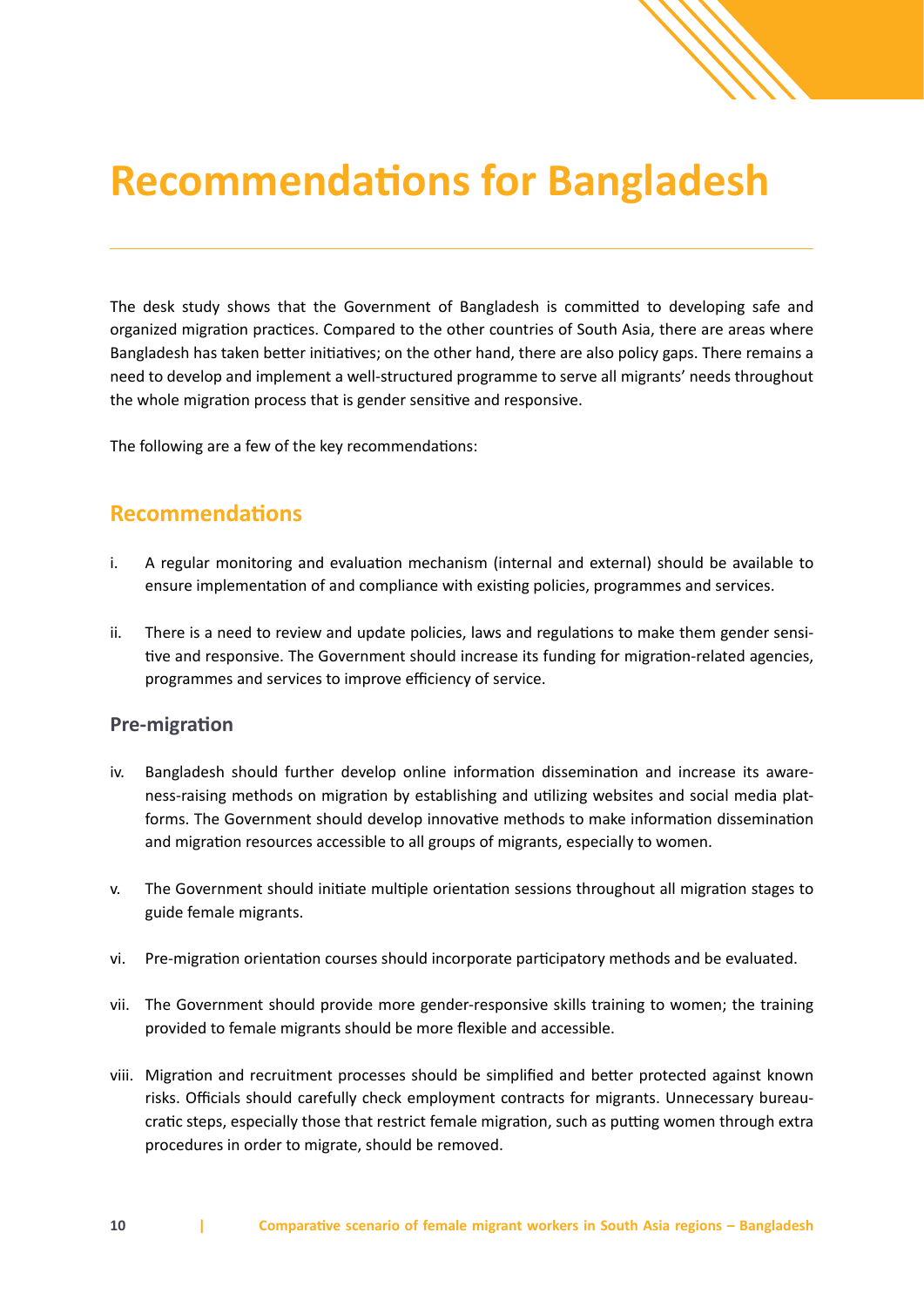### **Post-arrival**

- ix. The Government should establish facilities/offices that can serve as help desks or resource centres at the airports (or other suitable places) of the destination countries, in order to help migrants once they land.
- x. The embassies and consulates should be better funded, so that they could expand their services to all migrants.
- xi. The embassies and consulates should hire more staff who are trained to provide specific help to female migrants, so that they may effectively access each of the services offered. The embassies and consulates should provide services that *transport* female migrants to reproductive healthcare services and maternity care units.
- xii. The Government should provide alternative methods of service provision so that workers are not required to visit in person to access embassy services. To become more accessible, embassies should make their services available online. For female domestic workers, embassies should have consultants who can visit the workers at their workplace.

### **Return & Re-integration**

- xiii. The Government should establish effective and needs-based reintegration programmes for female migrant workers, and ensure access by returnees. These programmes should provide all the facilities necessary for returnees, starting from financial guidance to psychological support. This requires the hiring of specialized staff.
- xiv. During the reintegration stage, government agencies should closely follow up on vulnerable female migrants, for instance those who have returned from the Gulf countries, to protect them from social isolation, violence and disempowerment. Particularly for returnees from GCC countries, or other at-risk returnees as identified, government agencies can provide targeted outreach based on particular needs, including health and social services.
- xv. The Government should assist and fund returning migrant workers to establish community-based organisations in order to support each other and advise potential migrant workers.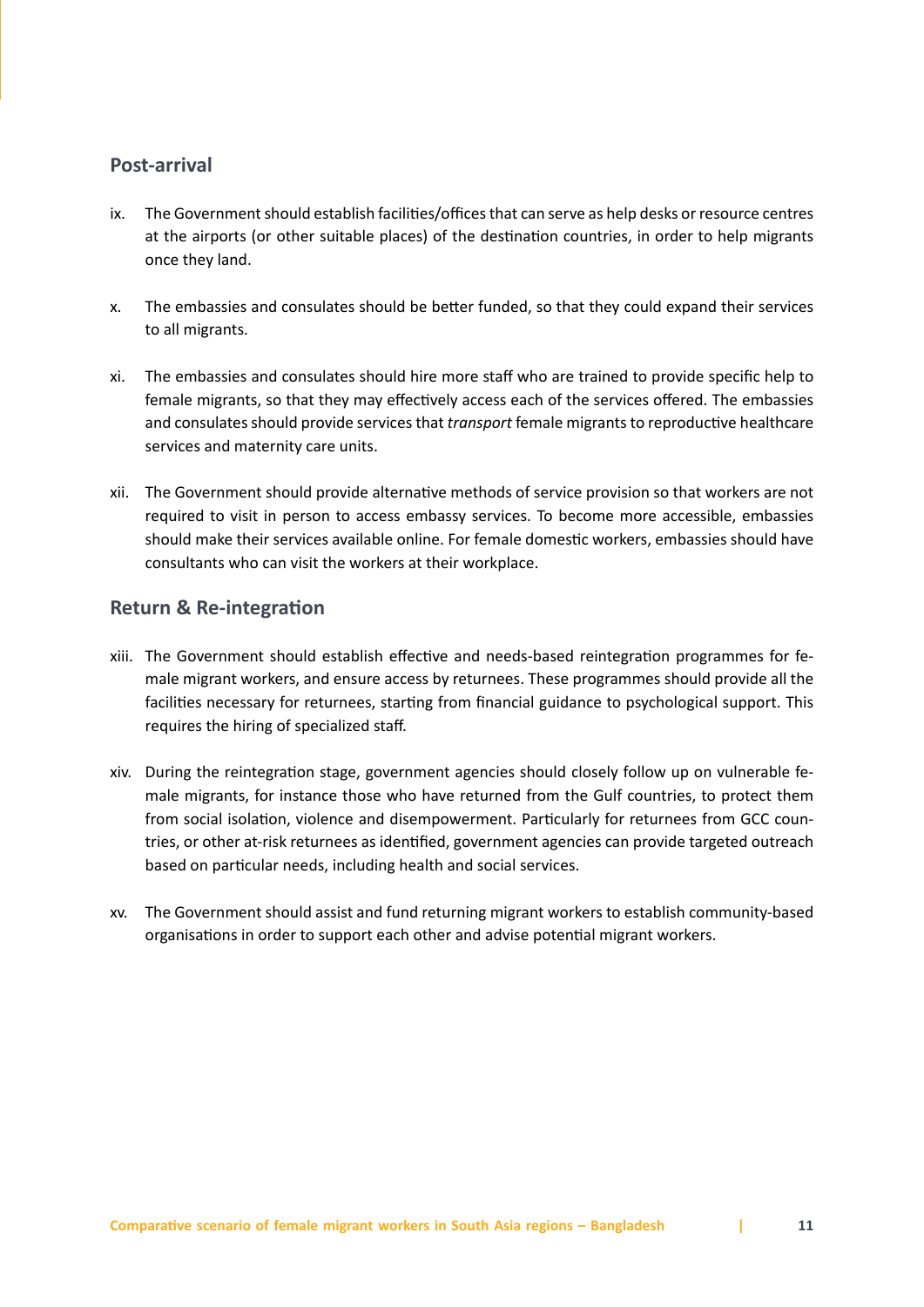# **References**

Barkat, A., & Ahsan, M. (2014). *Gender and migration from Bangladesh: Mainstreaming migration into the national development plans from a gender perspective* (pp. 1-40, Rep.). Dhaka: ILO. Retrieved January 05, 2021, from [http://www.ilo.org/wcmsp5/groups/public/---asia/---ro-bangkok/---ilo-dhaka/](http://www.ilo.org/wcmsp5/groups/public/---asia/---ro-bangkok/---ilo-dhaka/documents/publication/wcms_310411.pdf) [documents/publication/wcms\\_310411.pdf](http://www.ilo.org/wcmsp5/groups/public/---asia/---ro-bangkok/---ilo-dhaka/documents/publication/wcms_310411.pdf)

**SAN SERVICE SERVICE** 

Hossain, J. B. (2018). *Pathways for empowering employment: Diversity and challenges for women migrant workers of Bangladesh* (pp. 1-132, Publication). Dhaka: UNWOMEN. Retrieved January 6, 2021 from [https://www.ilo.org/dhaka/Whatwedo/Publications/WCMS\\_697537/lang--en/index.htm](https://www.ilo.org/dhaka/Whatwedo/Publications/WCMS_697537/lang--en/index.htm)

Imam, H., & Munier, A. (2020). *Mapping of Labour Migration Recruitment Practices in Bangladesh*. Dhaka: IOM Bangladesh. Retrieved October 2, 2021 from [https://crest.iom.int/iom-2020-mapping](https://crest.iom.int/iom-2020-mapping-labour-migration-recruitment-practices-bangladesh)[labour-migration-recruitment-practices-bangladesh](https://crest.iom.int/iom-2020-mapping-labour-migration-recruitment-practices-bangladesh)

IOM (2020). World Migration Report 2020. Retrieved February 10, 2021 from [https://publications.iom.](https://publications.iom.int/system/files/pdf/wmr_2020.pdf) [int/system/files/pdf/wmr\\_2020.pdf](https://publications.iom.int/system/files/pdf/wmr_2020.pdf)

Rashid, S. R., & Ashraf, A. A. (2018). *The mapping and scoping of services for the Migrant workers of Bangladesh at various stages of labour migration cycle* (pp. 1-130, Publication). Dhaka: IOM. Retrieved January 6, 2021, from [https://www.ilo.org/wcmsp5/groups/public/---asia/---ro-bangkok/---ilo-dhaka/](https://www.ilo.org/wcmsp5/groups/public/---asia/---ro-bangkok/---ilo-dhaka/documents/publication/wcms_686953.pdf) [documents/publication/wcms\\_686953.pdf](https://www.ilo.org/wcmsp5/groups/public/---asia/---ro-bangkok/---ilo-dhaka/documents/publication/wcms_686953.pdf)

Reza, S., Siddiqui, T., Chowdhury, Y. M. & Afrin, S. (2021). "Understanding the Gaps: The National Statistics and the Household Remittance Flow" in *The Other Face of Globalization: COVID-19, International labour Migrants and Left-behind Families in Bangladesh* (edited by Siddiqui, T.). Bangladesh Civil Society for Migrants & RMMRU, 2021, pp. 56-69, ISBN 9789843499776. [http://www.rmmru.org/newsite/](http://www.rmmru.org/newsite/wp-content/uploads/2021/04/The-Other-Face-of-Globalisation.pdf) [wp-content/uploads/2021/04/The-Other-Face-of-Globalisation.pdf](http://www.rmmru.org/newsite/wp-content/uploads/2021/04/The-Other-Face-of-Globalisation.pdf)

Shamim, I., & Holliday, J. (2018). *Women and Migration in Bangladesh* (Country Overview). Retrieved January 5, 2021, from UNWOMEN website: [https://asiapacific.unwomen.org/en/digital-library/publi](https://asiapacific.unwomen.org/en/digital-library/publications/2018/03/women-and-migration-in-bangladesh)[cations/2018/03/women-and-migration-in-bangladesh](https://asiapacific.unwomen.org/en/digital-library/publications/2018/03/women-and-migration-in-bangladesh)

South Asia Women's Fund (2016). *Gender and the Right to Mobility in South Asia: Changing the discourse around rights to movement, livelihood and decision making for women and sexual minorities* (pp. 1-44, Research Report). Colombo: South Asia Women's Fund (SAWF). Retrieved January 05, 2021, from [http://womensfundasia.org/assets/research-report/The%20Right%20To%20Mobility%20Re](http://womensfundasia.org/assets/research-report/The%20Right%20To%20Mobility%20Report%20(Low%20Res).pdf)[port%20\(Low%20Res\).pdf](http://womensfundasia.org/assets/research-report/The%20Right%20To%20Mobility%20Report%20(Low%20Res).pdf)